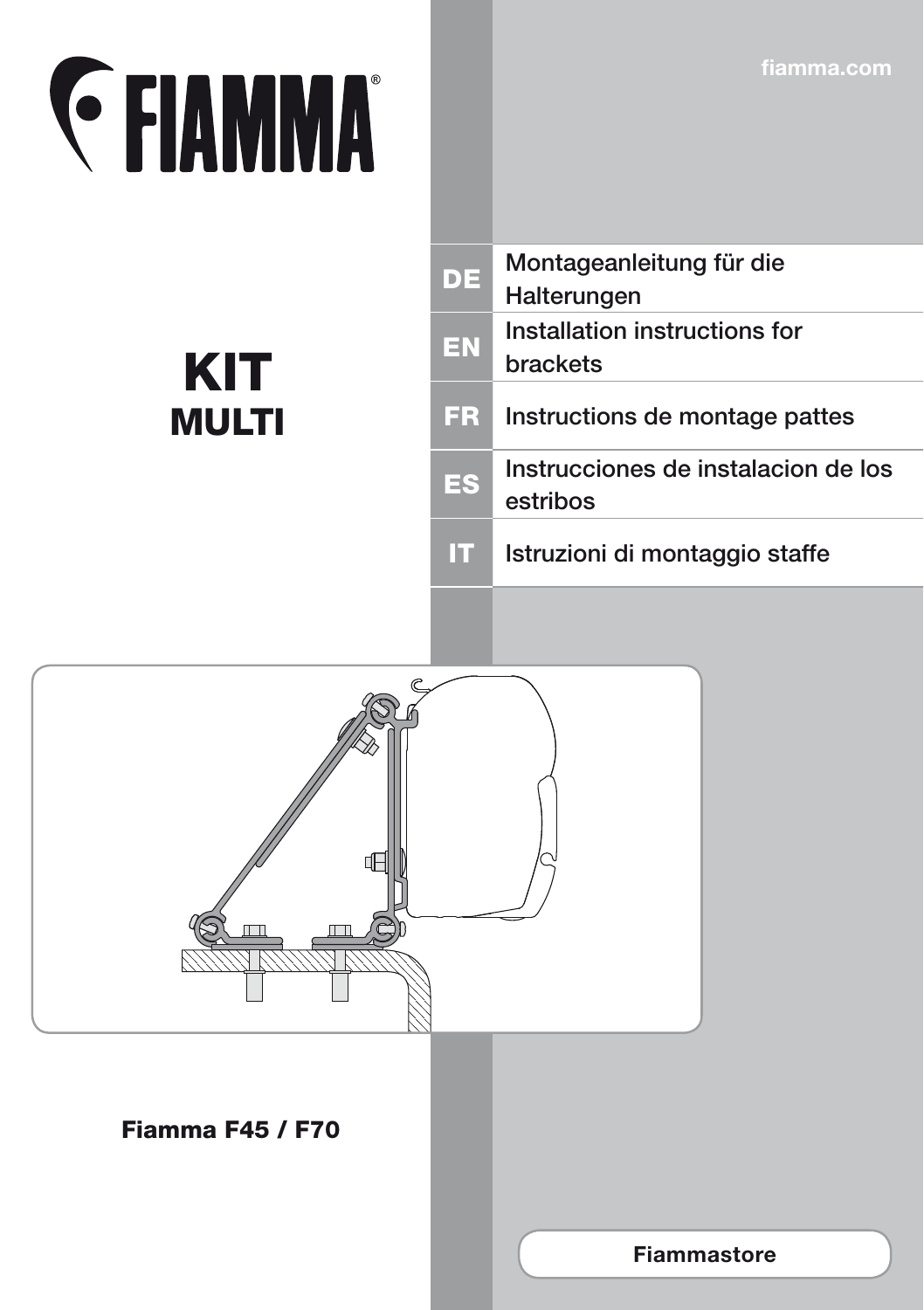## DE Verpackungsinhalt

Contenu de l'emballage

IT Contenuto dell'imballo

**EN** Package contents ES Contenido del embalaje



























2 **Fiammastore**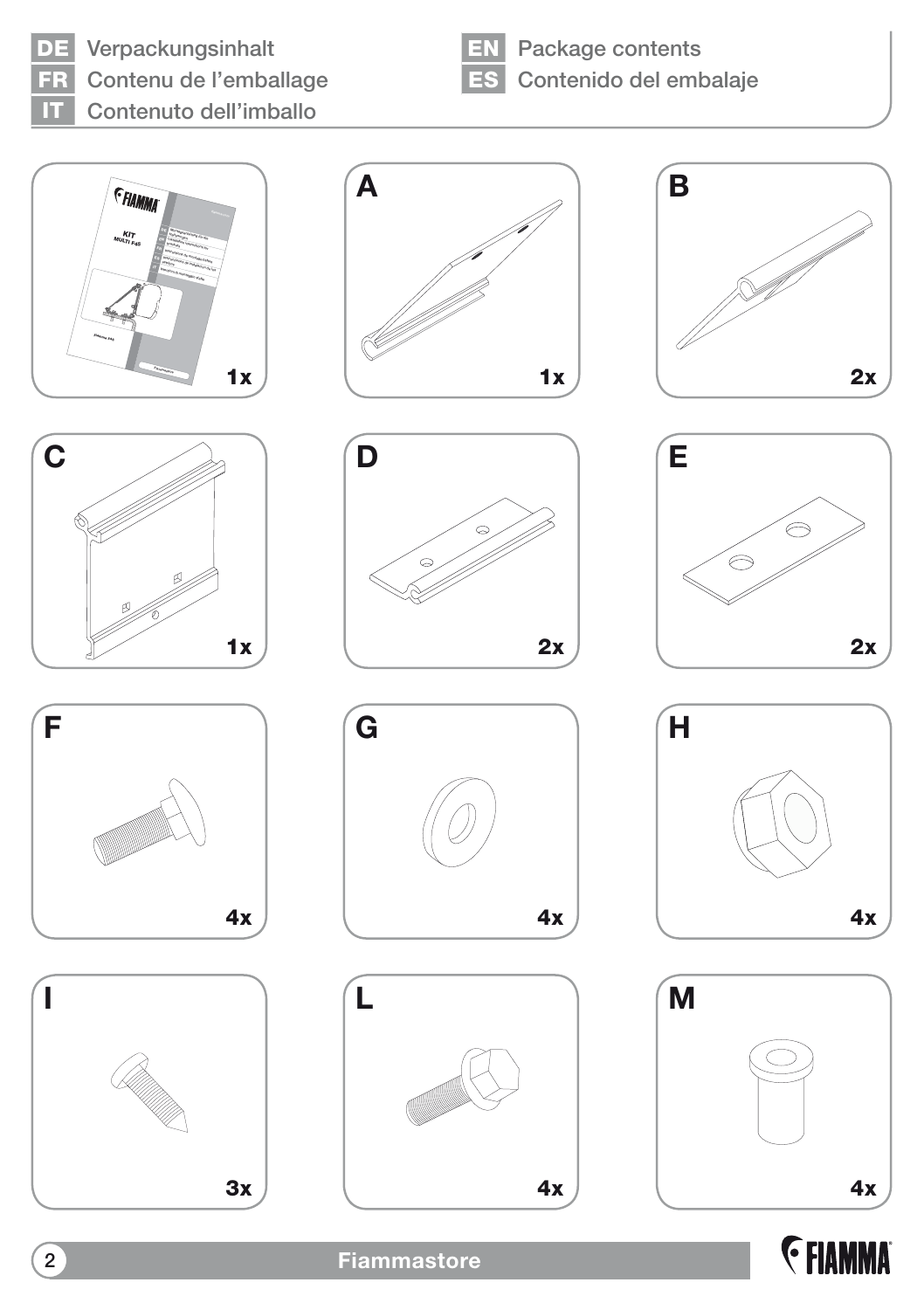DE Montageanleitung

Instructions de montage

EN Installation instructions ES Instrucciones de montaje

Istruzioni di montaggio

- DE Anbringung der Halterungen am Fahrzeug
- EN Installation of the brackets on the vehicle
- FR Installation des pattes sur le véhicule
- ES Instalación de los estribos sobre el vehículo
- IT Montaggio delle staffe sul mezzo



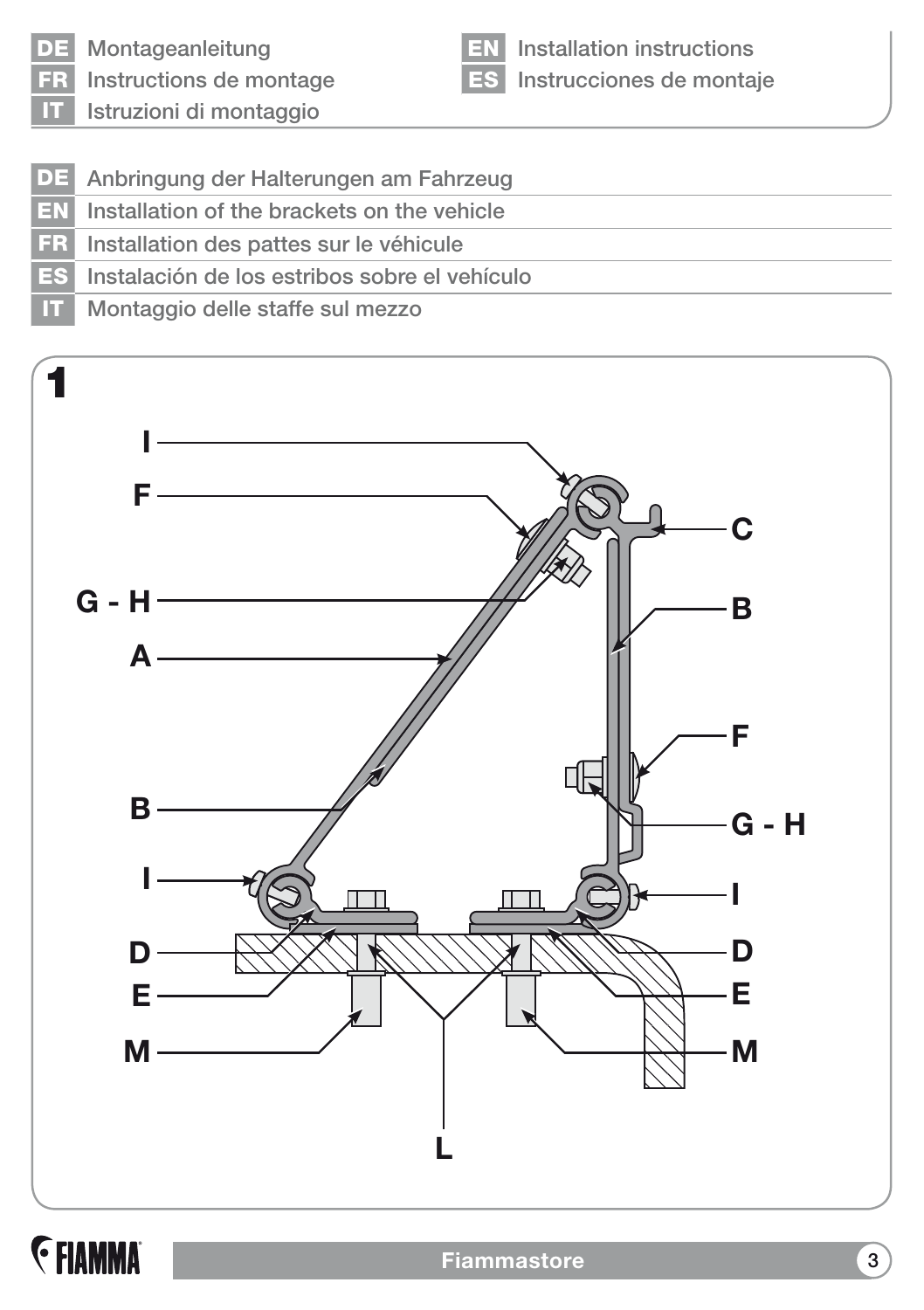

DE Montageanleitung

Instructions de montage

Installation instructions ES Instrucciones de montaje

Istruzioni di montaggio

- DE Anbringung der Markise auf die Halterungen
- EN Installation of the awning on the brackets
- FR Installation du store sur les pattes
- ES Fijación del toldo sobre los estribos
- IT Montaggio del tendalino sulle staffe



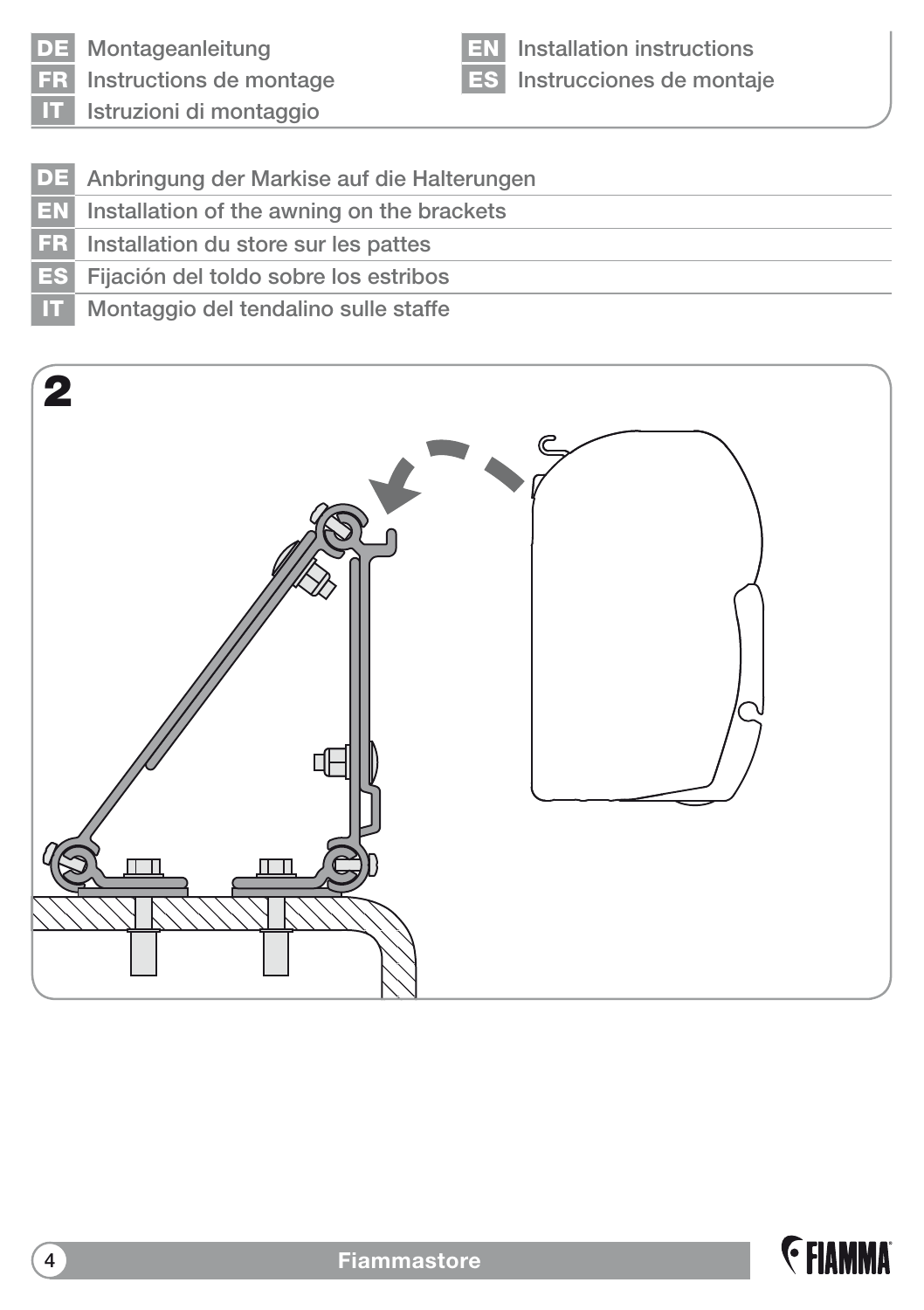| m         | Istruzioni di montaggio                                                                                                                                                                                                 |  |  |  |
|-----------|-------------------------------------------------------------------------------------------------------------------------------------------------------------------------------------------------------------------------|--|--|--|
|           |                                                                                                                                                                                                                         |  |  |  |
| DE        | <b>ACHTUNG</b> Regelmäßig die Befestigung für die Halterungen kontrollieren.<br>Achten Sie vor allem nach den ersten Kilometern darauf, dass sich die<br>Haltebügel nicht verschoben haben                              |  |  |  |
| EN        | <b>ATTENTION</b> Periodically check the brackets to make sure they are firmly<br>attached (especially after the first kilometers), make sure that the bolts are not<br>loose and that holding brackets have not shifted |  |  |  |
| <b>FR</b> | <b>ATTENTION</b> Contrôler périodiquement l'état de fixation des pattes (surtout<br>après les premiers kilomètres) en s'assurant que les supports de fixation<br>n'aient pas bougé                                      |  |  |  |
| <b>ES</b> | <b>CUIDADO</b> Controlar periodicamente el estado de fijación de los estribos<br>(sobretodo después de los primeros Kms) asegurándose que no se desplacen                                                               |  |  |  |
| Ш         | <b>ATTENZIONE</b> Controllare periodicamente lo stato di fissaggio delle staffe<br>(soprattutto dopo i primi chilometri) assicurandosi che le stesse non si siano<br>mosse e che i serraggi siano corretti              |  |  |  |
|           |                                                                                                                                                                                                                         |  |  |  |
| DE        | Bitte halten Sie sich beim Gebrauch für die Markise an die<br>Gebrauchsanweisung                                                                                                                                        |  |  |  |
| EN        | When using the awning please follow the instructions of the product                                                                                                                                                     |  |  |  |
| <b>FR</b> | Pour l'utilisation du store, se référer aux instructions du store même                                                                                                                                                  |  |  |  |
| ES        | Para el uso del toldo, atenerse a las instrucciones que se encuentran en el<br>producto                                                                                                                                 |  |  |  |
| π         | Per l'utilizzo del tendalino, attenersi alle istruzioni presenti nel prodotto                                                                                                                                           |  |  |  |

EN Installation instructions ES Instrucciones de montaje



DE Montageanleitung

FR Instructions de montage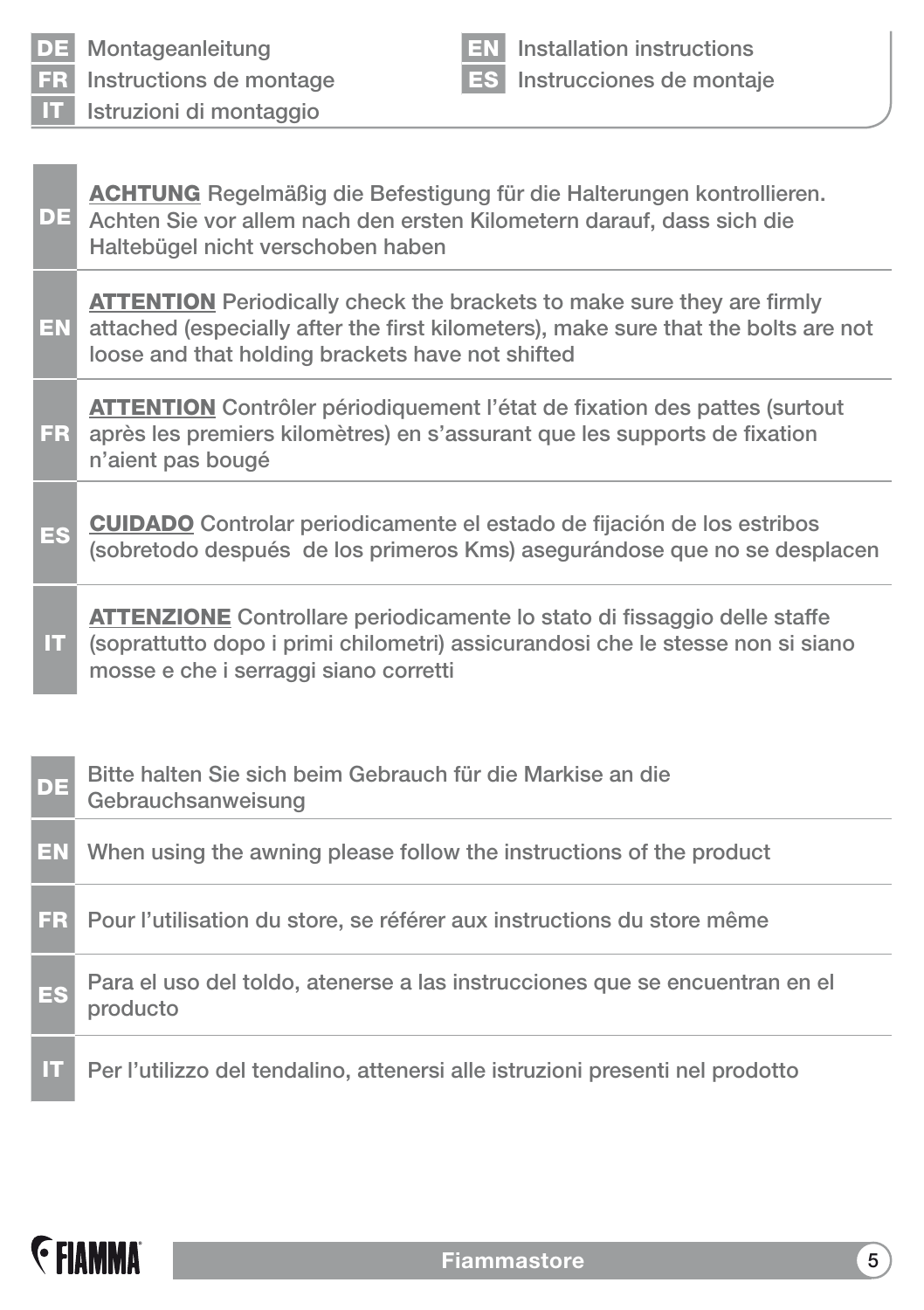| DE  | Garantie Fiamma                                                                                                                                                                                                                                           | EN, | <b>Warranty Fiamma</b> |  |  |  |
|-----|-----------------------------------------------------------------------------------------------------------------------------------------------------------------------------------------------------------------------------------------------------------|-----|------------------------|--|--|--|
| FR. | Garantie Fiamma                                                                                                                                                                                                                                           | ES  | Garantía Fiamma        |  |  |  |
| П   | Garanzia Fiamma                                                                                                                                                                                                                                           |     |                        |  |  |  |
|     |                                                                                                                                                                                                                                                           |     |                        |  |  |  |
| DE  | Im Falle einer Vertragswidrigkeit der Ware, kann der Verbraucher unter<br>den erforderlichen Voraussetzungen gegenüber dem Verkäufer von dem<br>Garantieanspruch zu den festgelegten Bedingungen gemäss den lokalen<br>Rechtsvorschriften Gebrauch machen |     |                        |  |  |  |
| EN  | In case of defects with regards to materials and manufacturing, the customer is<br>entitled to the warranty in accordance with local laws and regulations of the country<br>in which the product was purchased                                            |     |                        |  |  |  |
| FR  | En cas d'un défaut de conformité du produit, le consommateur pourra faire valoir<br>ses droits de recours en garantie selon les modalités prévues par les dispositions<br>légales locales, pour autant que les conditions de recours soient remplies      |     |                        |  |  |  |
| ES  | En caso de fallos o defectos de material y de fabricación, el cliente puede hacer<br>valer la garantía de acuerdo con las leyes y reglamentaciones del país en el que el<br>producto haya sido comprado                                                   |     |                        |  |  |  |
| π   | In caso di difetto di conformità dei beni, il consumatore potrà far valere nei confronti<br>del venditore la garanzia secondo le modalità previste dalle disposizioni di legge<br>locali, ove ne ricorrano i presupposti                                  |     |                        |  |  |  |



 $\overline{1}$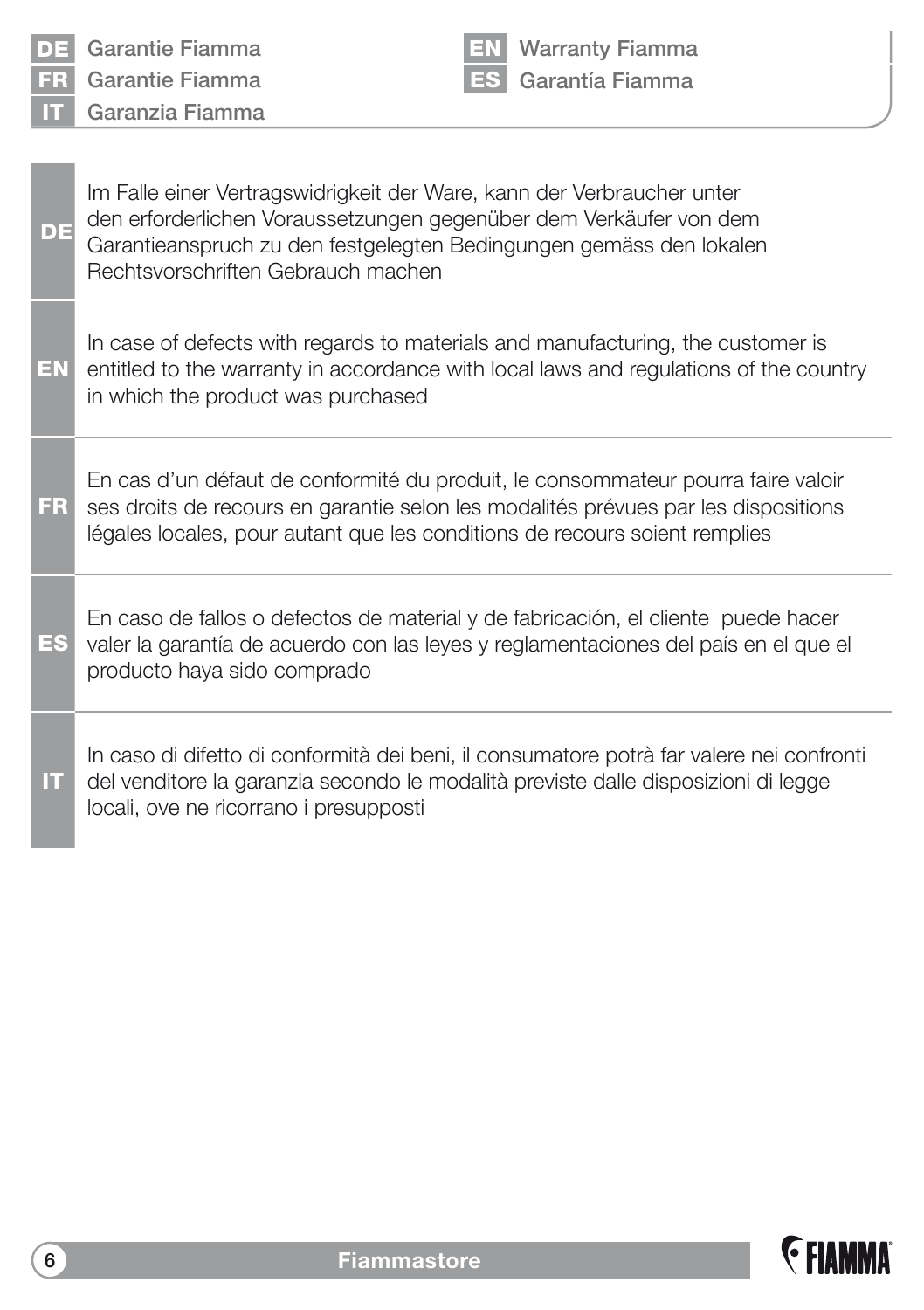| FR                 | <b>DE</b> Notiz<br>Note | EN Notes<br>ES Notas |
|--------------------|-------------------------|----------------------|
| $\boldsymbol{\Pi}$ | Note                    |                      |
|                    |                         |                      |
|                    |                         |                      |
|                    |                         |                      |
|                    |                         |                      |
|                    |                         |                      |
|                    |                         |                      |
|                    |                         |                      |
|                    |                         |                      |
|                    |                         |                      |
|                    |                         |                      |
|                    |                         |                      |
|                    |                         |                      |
|                    |                         |                      |
|                    |                         |                      |
|                    |                         |                      |
|                    |                         |                      |
|                    |                         |                      |
|                    |                         |                      |
|                    |                         |                      |
|                    |                         |                      |
|                    |                         |                      |
|                    |                         |                      |
|                    |                         |                      |
|                    |                         |                      |
|                    |                         |                      |
|                    |                         |                      |
|                    |                         |                      |
|                    |                         |                      |
|                    |                         |                      |
|                    |                         |                      |
|                    |                         |                      |

**E** FIAMMA

**Fiammastore** 7